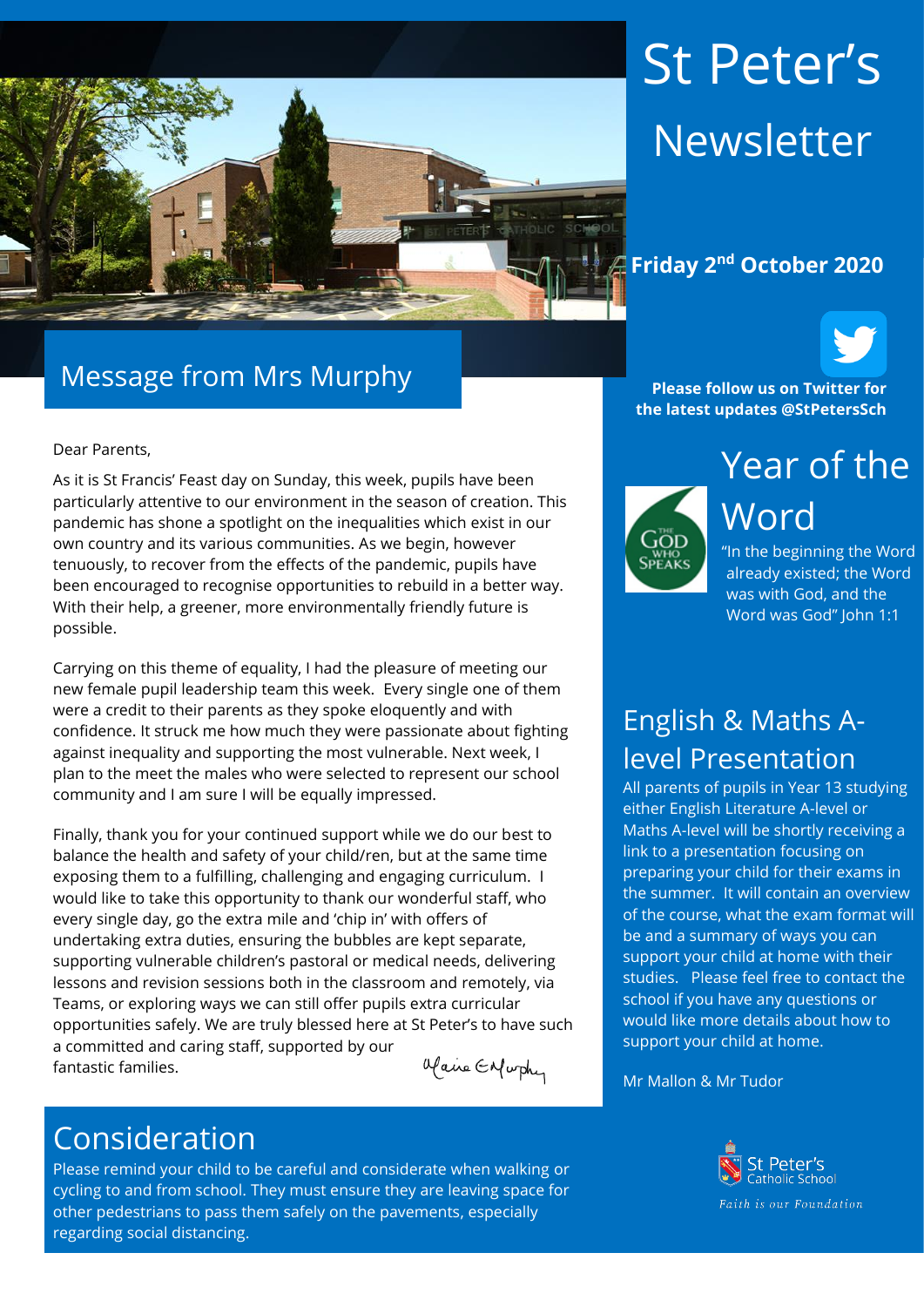Thank you for your continued support during these unpredictable times. At the time of writing we have had two positive cases of COVID-19. It was a joy to see those pupils self-isolating return to school this week. As we move closer to half-term, can I ask that all pupils have a school jumper and a warm coat. Ventilation is an important consideration in reducing the chance of COVID infection; doors and windows will continue to be open despite the cooler days.

### Cooking in style

The food room at St Peter's has had a re-furb! It's now fresh and modern and will enable pupils to explore and develop culinary skills while learning about healthy eating habits.



#### Then you will call on me and come and pray to me, and I will listen to you. *Jeremiah 29:12*.

In good times and bad times, normal life and a global pandemic, prayer is always a good idea! We have a new staff prayer group at St Peter's, where we can gather, share, and pray for ourselves, the school and the wider community. There are five of us so far meeting at 4pm on a Monday, so a nice start to the week. Praying through online meeting platforms has certainly become the norm in this Covid-19 word, but nothing gets in the way of God! Ms Rai

## Health and Safety **Faith is our Foundation**

At St Peter's, we are always looking for ways to put into practise 'Faith is our Foundation'. Due to the refurb of the food room, we had six stoves that were in excellent condition but obsolete. These stoves were gifted to the following charity Angel Foundation UkJa. The stoves were gratefully received and distributed to the following schools across Jamaica's rural district:

- New Stony Hill Technical High School, Kingston;
- Lethe Primary school, St. James;
- Mount Pleasant Primary School, Portland;
- Unity Infant Primary School, Lawrence Tavern.

### Note for all Year 11 pupils: Your English Department has gone viral!

Now more than ever, we want to provide our pupils with the information and tools they need to be successful in their exams. We are delighted to share our brand new, bespoke YouTube channel created by the teachers of St Peter's English department, specifically for our pupils. Our department are regularly uploading videos focussed on everything our pupils need to know ready for their forthcoming examinations. Starting with the poems that were taught on Teams during lockdown, you will be able to find videos which will guide you through every single text and exam including hints and tips for how to approach them. Whether your child is struggling with revision or not, we believe this is an incredible new resource for our pupils and allows us to support their learning more than we have ever been able to do before.

Please **subscribe** to our YouTube page [https://www.youtube.com/channel/UCHJ\\_rgc0OTxPar](https://www.youtube.com/channel/UCHJ_rgc0OTxParkNWSyWYLQ) [kNWSyWYLQ](https://www.youtube.com/channel/UCHJ_rgc0OTxParkNWSyWYLQ) to find our existing videos and to receive **notifications** for all future uploads.

#### Mass times in our Local Parishes

**[St Augustine's Catholic Church](https://www.staugustinesolihull.org.uk/welcome/mass-book-your-place/)** [St Thomas More, Sheldon](https://www.stthomasmorercchurch.com/) [St George & St Teresa Catholic Church](https://www.catholicchurch.dorridge.uk/) **[Olton Friary](https://www.oltonfriary.org.uk/)** [Our Lady of the Wayside Catholic Church](http://ourladyofthewaysidechurchshirley.co.uk/)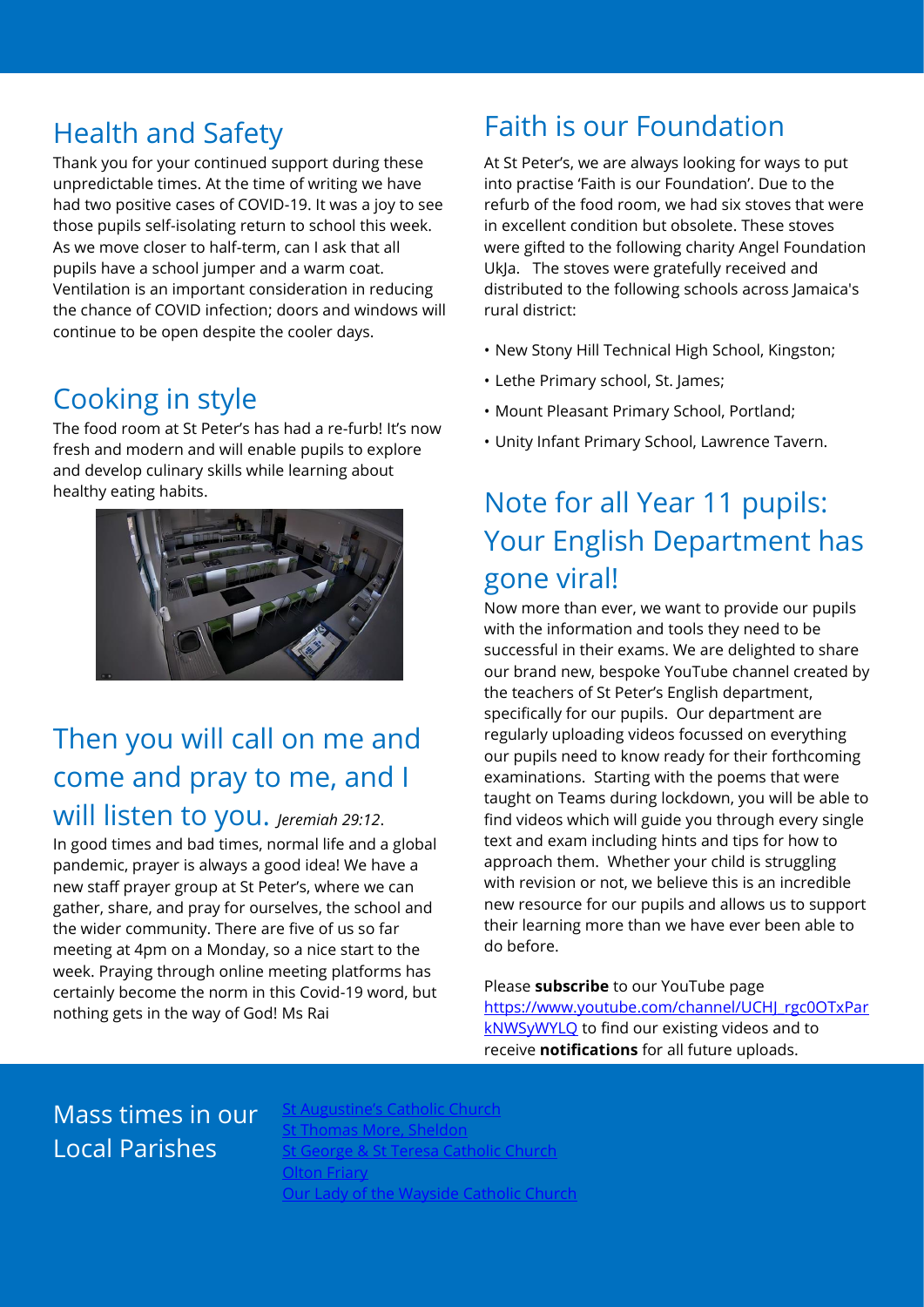#### National Poetry Day



On Thursday, St Peter's celebrated National Poetry Day 2020. Each form had the opportunity to enjoy, discover and share their thoughts on poetry. They listened to Nikita Gill's latest contribution that focused on the possibilities of poetry and they also experienced the charismatic Gyles Brandeth talking about the way poetry can connect people before listening to Malika Booker's poem written about her mother's visions for her children.

In their English lessons, Year 7 and 8 classes have had the chance to talk in more detail about what poetry means to them and have flexed their creative imaginations by writing a five-line poem aided by the talented poet Simon Mole on YouTube. The 2020 theme was vision and we hope this small slice of creativity has enabled our students to see things differently.

#### Lunch order

Families are welcome to pre-order a lunch from the school canteen. We are asking for this to be pre-ordered each week so that we can operate a 'grab and go' system to ensure that the service is efficient, pupils have enough time to eat but our 'bubbles' are protected.

#### **[CLICK HERE TO ORDER LUNCH FOR](https://forms.office.com/Pages/ResponsePage.aspx?id=WsZYFMHDIESQA-R2NHXE9sGWKd9gVAZLhvRethraXx5UOEtMNk1KSkoyNkJZNVM5TzdLN0ZMUUcwWS4u)  [NEXT WEEK](https://forms.office.com/Pages/ResponsePage.aspx?id=WsZYFMHDIESQA-R2NHXE9sGWKd9gVAZLhvRethraXx5UOEtMNk1KSkoyNkJZNVM5TzdLN0ZMUUcwWS4u)**

This will take you to Microsoft Forms where after entering basic details, you can choose from a range of hot and cold options.

An extended menu is now in operation including Rustic Tomato Pasta Pots. A letter with more details is sent out each week, usually on Wednesday, but can also be viewed [here.](file://///file03/staff%20share/St%20Joseph/September%202020/Letters/August/Lunch%20Pre-order%20letter%20for%205th%20October%20-%209th%20October.pdf) Pupils can purchase a bottle of water from their form group's serving point. We ask parents to make sure that their ParentPay account is 'topped' up with the necessary funds.





**World Mission Month: "**October is when Pope Francis asks every member of the Catholic community around the world to recognise themselves as a missionary disciple, working and praying together to share the joy peace, hope and love of God with everyone, everywhere. Further information is available to download from the **Mission Together** website: [https://missiontogether.org.uk/calendar/missionmonth/.](https://protect-eu.mimecast.com/s/e6hBCgnDptqpxNSodQ7-?domain=missiontogether.org.uk) They include our popular **Mission Month Calendar**, **Five Fact Assemblies** on **St. Therese of Lisieux**, patroness of Mission and **St. John Henry Newman**, England's newest saint. Pupils are encouraged to pray the Rosary by following our online child-led **Mission Rosary** and to share with the world their hope and joy in the **#MyMission #OurMission** Activity."